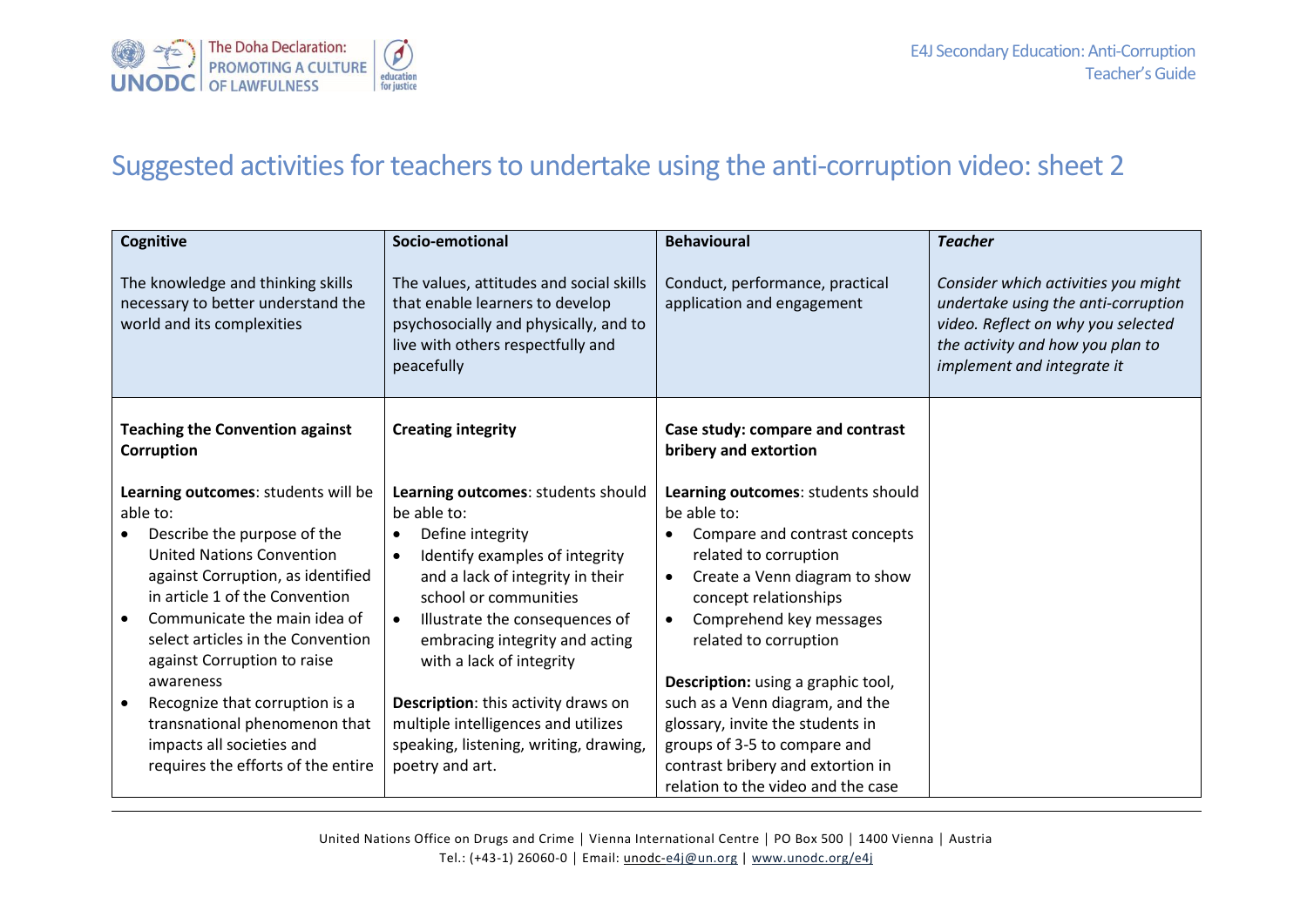## E4J Secondary Education: Anti-Corruption Teacher's Guide



| international community to            | 1. After viewing the video and            | study detailed below. Graphic tools   |  |
|---------------------------------------|-------------------------------------------|---------------------------------------|--|
| combat it                             | engaging in a debriefing session, ask     | help students see relationships       |  |
|                                       | students what they think the              | between ideas and concepts. Use       |  |
| Description: this activity focuses on | definition of integrity is. Ask how       | the video and the case study of       |  |
| students using the Convention         | they arrived at their definition.         | Doctor A and Doctor B to analyse      |  |
| against Corruption to learn about     |                                           | these concepts.                       |  |
| corruption, international             | 2. Check the glossary and share the       |                                       |  |
| cooperation and the various facets    | provided definition.                      | Doctor A in your community            |  |
| of corruption.                        |                                           | solicits a bribe for a specific       |  |
|                                       | 3. Ask students to identify examples      | appointment time                      |  |
| 1. After viewing and discussing the   | of a lack of integrity in the video       | Doctor B demands a bribe<br>$\bullet$ |  |
| anti-corruption video, introduce the  | (e.g., the park ranger soliciting a       | when a patient needs                  |  |
| students to the Convention against    | bribe and the hunter paying it; or        | emergency care. The patient           |  |
| Corruption as the only legally        | the hunter stealing a neighbour's         | may die if they do not                |  |
| binding global anti-corruption        | cable television services).               | receive immediate care                |  |
| instrument.                           |                                           |                                       |  |
|                                       | In groups:                                | Questions for groups to discuss:      |  |
| 2. Ask students to read the purpose   | 1. Identify examples of a lack of         | 1. Who is engaged in bribery and      |  |
| of the Convention against             | integrity in their school or              | who is engaged in extortion in the    |  |
| Corruption (in article 1). Then       | communities.                              | video and the case study? Ask the     |  |
| explain that the Convention covers    |                                           | students how they arrived at their    |  |
| five key areas: preventive measures;  | 2. Invite half of the class to illustrate | answers?                              |  |
| criminalization and law               | the consequences of a lack of             | Doctor A: bribery                     |  |
| enforcement; international            | integrity in a song, rap, drawing,        | Doctor B: extortion                   |  |
| cooperation; asset recovery; and      | painting, poem, dance, or letter, or      | The hunter: bribery                   |  |
| technical assistance and information  | in another creative way.                  |                                       |  |
| exchange.                             |                                           | 2. Who is engaged in active bribery   |  |
| 3. Students should locate the article | 3. Invite the other half of the class to  | and who is engaged in passive         |  |
|                                       | illustrate the consequences of acting     | bribery?                              |  |
| and chapter that deals with the key   | with integrity in a creative way.         | Doctor A: passive                     |  |
| events in the video (article 15,      |                                           | Doctor B: passive<br>$\bullet$        |  |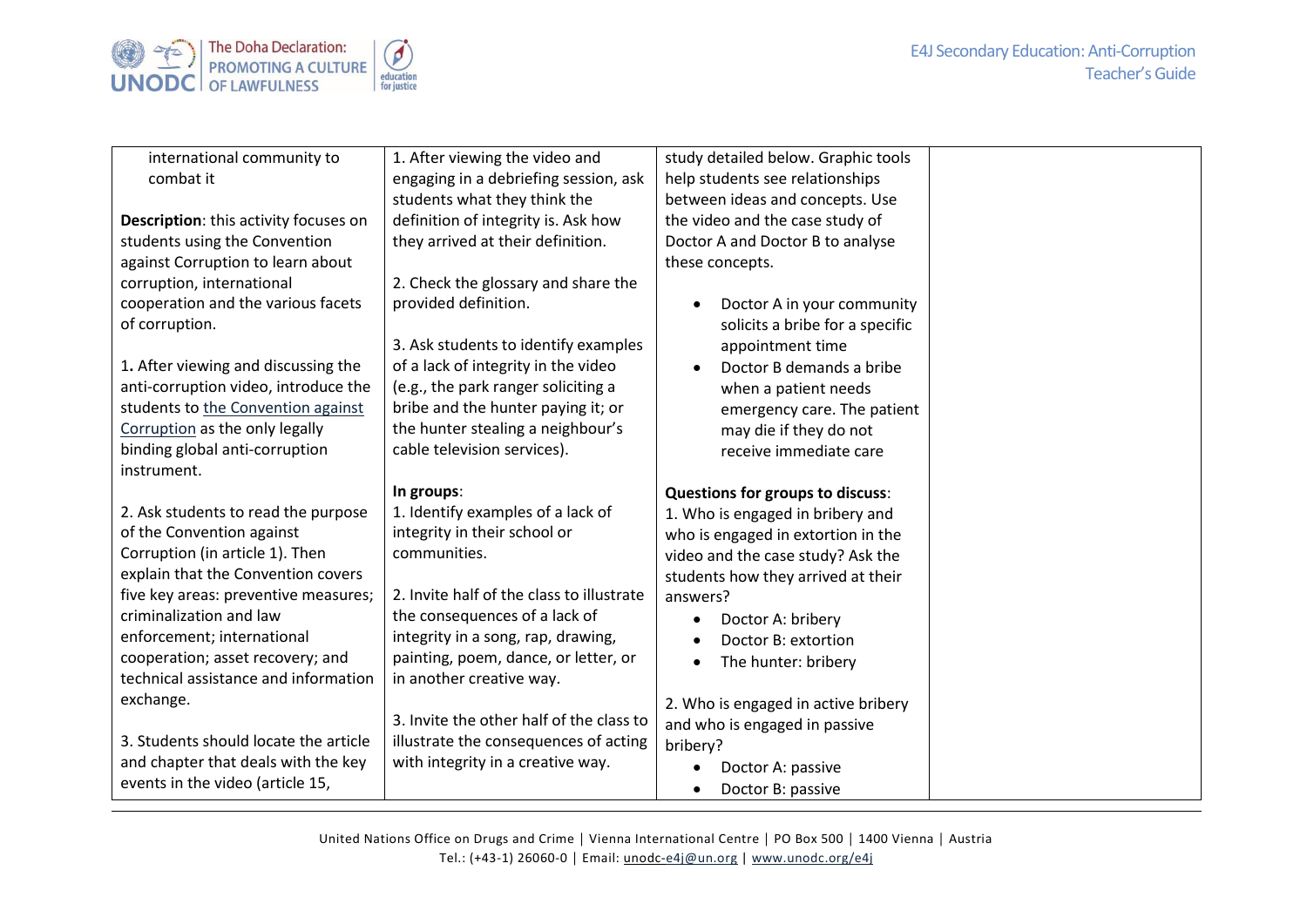

| chapter III: Criminalization and law  | 4. Invite both groups of students to | The hunter: active                     |  |
|---------------------------------------|--------------------------------------|----------------------------------------|--|
| enforcement).                         | share their work with the class.     |                                        |  |
|                                       |                                      | Active bribery is defined as paying,   |  |
| 4. Review the various aspects of      |                                      | offering or promising to pay a bribe.  |  |
| corruption, such as bribery, trading  |                                      | Passive bribery is defined as the      |  |
| in influence and abuse of functions.  |                                      | receiving or accepting of a bribe.     |  |
| Refer to the glossary for the         |                                      |                                        |  |
| respective definitions.               |                                      | 3. What are the key similarities and   |  |
|                                       |                                      | differences between bribery and        |  |
| 5. Place students in groups and       |                                      | extortion in the video and the case    |  |
| invite them to select (or give them)  |                                      | study?                                 |  |
| an article of the Convention to       |                                      |                                        |  |
| further analyse. Ask them to create   |                                      | Use a Venn diagram to display them     |  |
| a poster that conveys the main idea   |                                      | (the level of coercion and the stakes, |  |
| of the article. The poster can take   |                                      | and level of coercion). The hunter     |  |
| the form of an infographic, cartoon,  |                                      | was not coerced or forced to pay       |  |
| picture or a public service message   |                                      | the bribe. If Doctor B's patient, who  |  |
| that illustrates the main idea of the |                                      | needs emergency care, does not         |  |
| article. The goal is to raise         |                                      | pay, they may die.                     |  |
| awareness of the selected article.    |                                      |                                        |  |
|                                       |                                      | 4. Ask who the victims are in the      |  |
| 6. Each group should share their      |                                      | video                                  |  |
| work with the class.                  |                                      | The hunter who pays the                |  |
|                                       |                                      | bribe                                  |  |
|                                       |                                      | The ranger who solicits the            |  |
|                                       |                                      | bribe                                  |  |
|                                       |                                      | The neighbour whose cable              |  |
|                                       |                                      | television is being stolen by          |  |
|                                       |                                      | the hunter                             |  |
|                                       |                                      | The handicapped persons                |  |
|                                       |                                      |                                        |  |
|                                       |                                      | who might otherwise utilize            |  |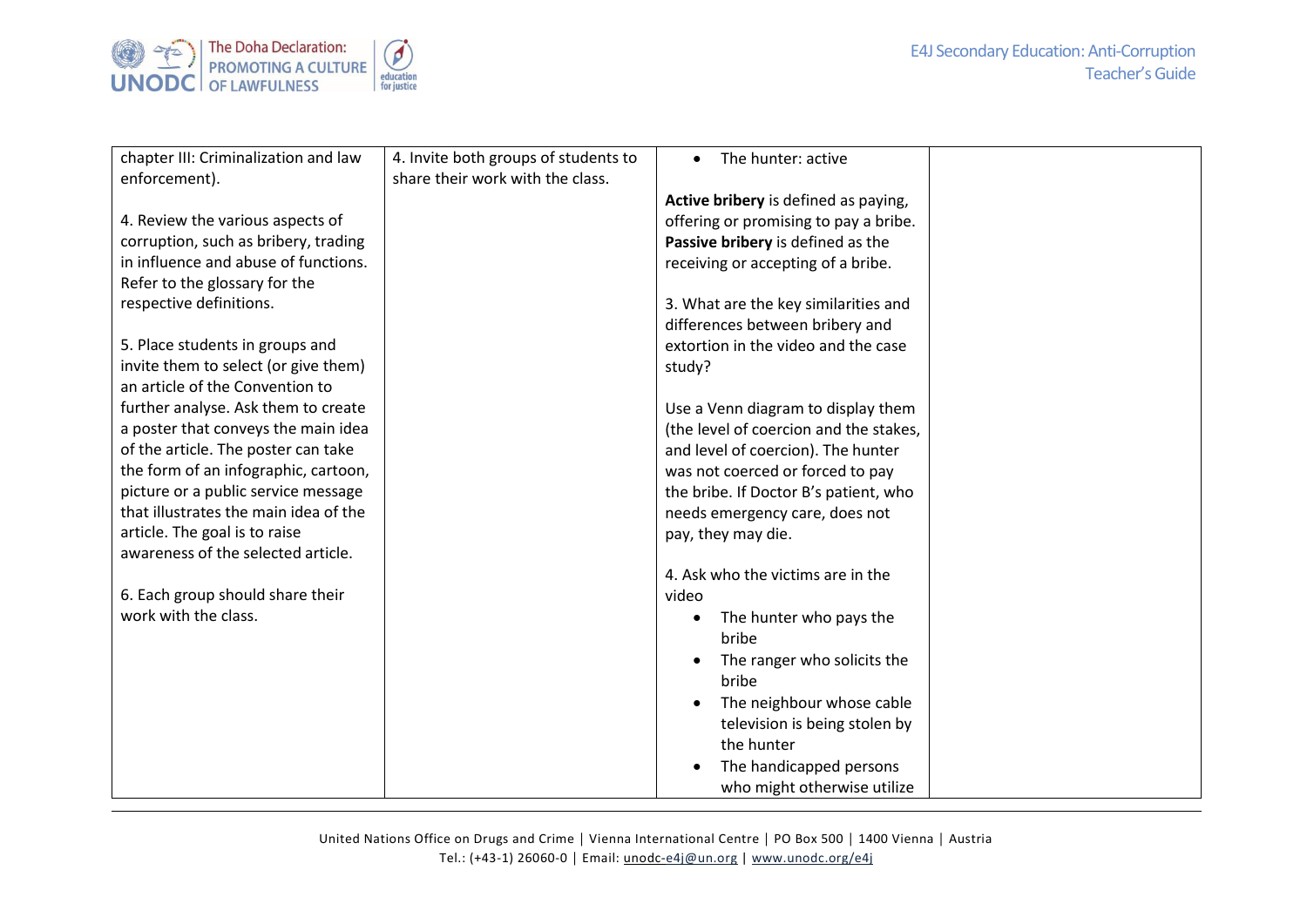

| the parking space reserved<br>for them<br>The general public<br>$\bullet$<br>5. Ask who the victims are in the<br>case study<br>The patients solicited to pay<br>$\bullet$<br>a bribe<br>All the other doctor's<br>patients<br>The doctors<br>$\bullet$<br>The general public<br>6. Ask how the public are victims in<br>both cases (everyone is negatively<br>affected by corrupt practices<br>because confidence and trust are<br>eroded)<br>7. Ask how the solicitors of bribes<br>(the doctors and the ranger) are<br>victims (public trust is eroded, codes<br>of conduct are violated and<br>confidence in colleagues is eroded) |
|----------------------------------------------------------------------------------------------------------------------------------------------------------------------------------------------------------------------------------------------------------------------------------------------------------------------------------------------------------------------------------------------------------------------------------------------------------------------------------------------------------------------------------------------------------------------------------------------------------------------------------------|
|                                                                                                                                                                                                                                                                                                                                                                                                                                                                                                                                                                                                                                        |
| Extension activity: invite the groups<br>to create their own bribery and<br>extortion case studies to compare<br>and contrast.                                                                                                                                                                                                                                                                                                                                                                                                                                                                                                         |